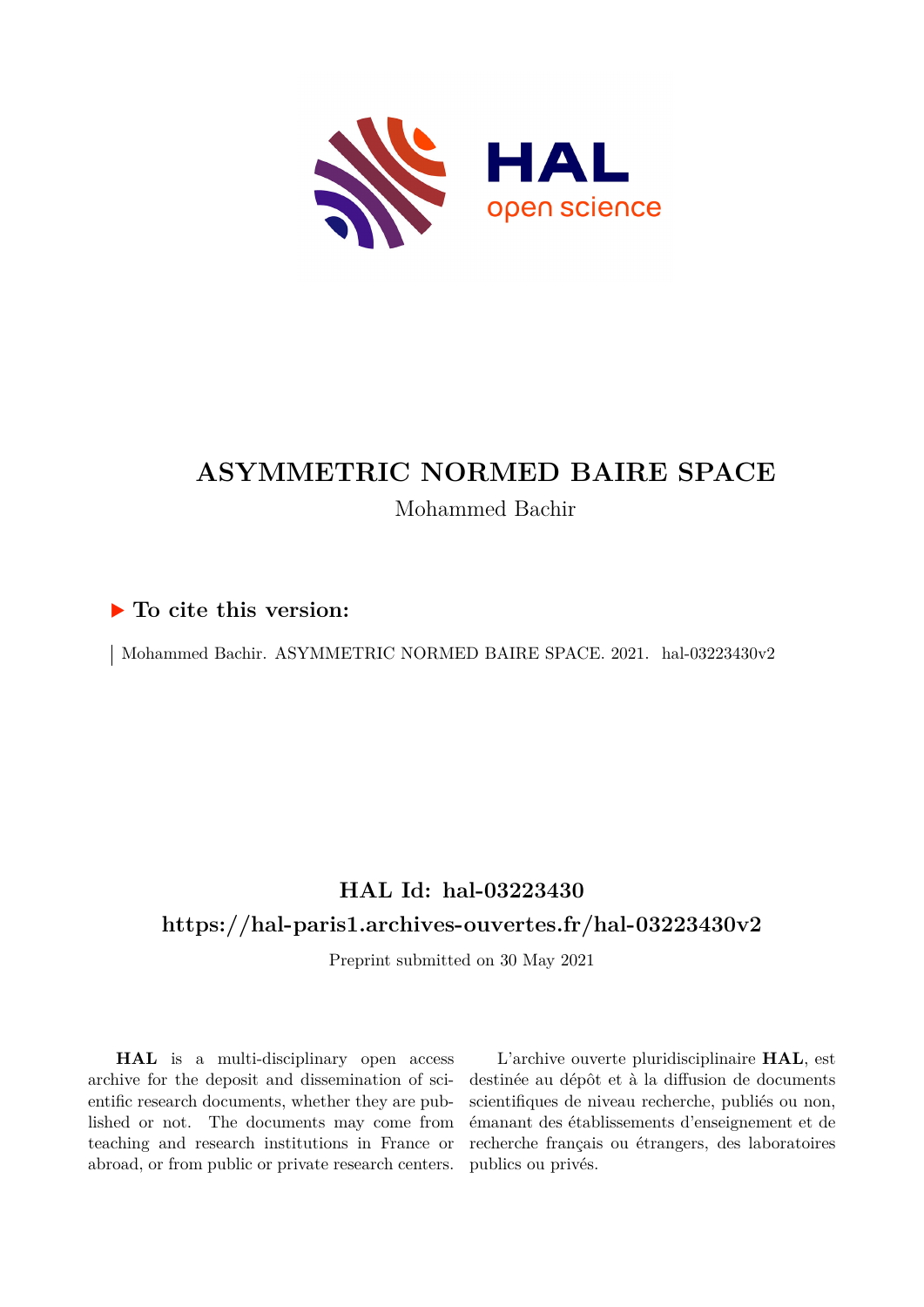#### ASYMMETRIC NORMED BAIRE SPACE.

#### MOHAMMED BACHIR

ABSTRACT. We prove that an asymmetric normed space is never a Baire space if the topology induced by the asymmetric norm is not equivalent to the topology of a norm. More precisely, we show that a biBanach asymmetric normed space is a Baire space if and only if it is isomorphic to its associated normed space.

2010 Mathematics Subject Classification: 54E52, 46S99, 46B20, Keyword, phrase: Baire space, Asymmetric normed space, Quasi-metric space, Index of symmetry.

### 1. INTRODUCTION

The question of knowing under what conditions quasi-metric spaces are Baire spaces, has been treated by several authors (the definition of quasimetric space will be reminded later). There exist some positive results in this direction which can be found for example in [13] and [9] (see also [5]). However, it turns out that in the case of biBanach asymmetric normed spaces, the result is positive if and only if the topology itself induces a topology of a norm. Indeed, the main result of this note is precisely to show that if an asymmetric normed space is not isomorphic to its associated normed space, then it is not a Baire space (Theorem 2). Consequently, in asymmetric normed spaces, the conditions given in [9, Theorem 2.1] implicitly implies that these spaces are isomorphic to their associated normed spaces (in fact, we think that the condition of quasi-regularity in [9] implies that the index of symmetry introduced in [3], is strictly bigger than zero and so the asymmetric norm is equivalent to the associated norm). We do not know if the result of this paper extends to the general case of quasi-metric spaces (see Open quastion 1). However, we prove using our main result, that the semi-Lipschitz free space over any quasi-metric space is a Baire space if and only if the quasimetric of the space is equivalent to its symmetrized metric. The concept of semi-Lipschitz free space over a quasi-metric space was introduced recently by A. Daniilidis, J. M. Sepulcre and F. Venegas in [7], in the same way as the classical Lipschitz free space of Godefroy-Kalton in [12] (see also Section 3). It follows easily from the results of this note that if the semi-Lipschitz-free over a bicomplete quasi-metric space is a Baire space then it will be the same for the quasi-metric space. The converse of this fact remains an open question

1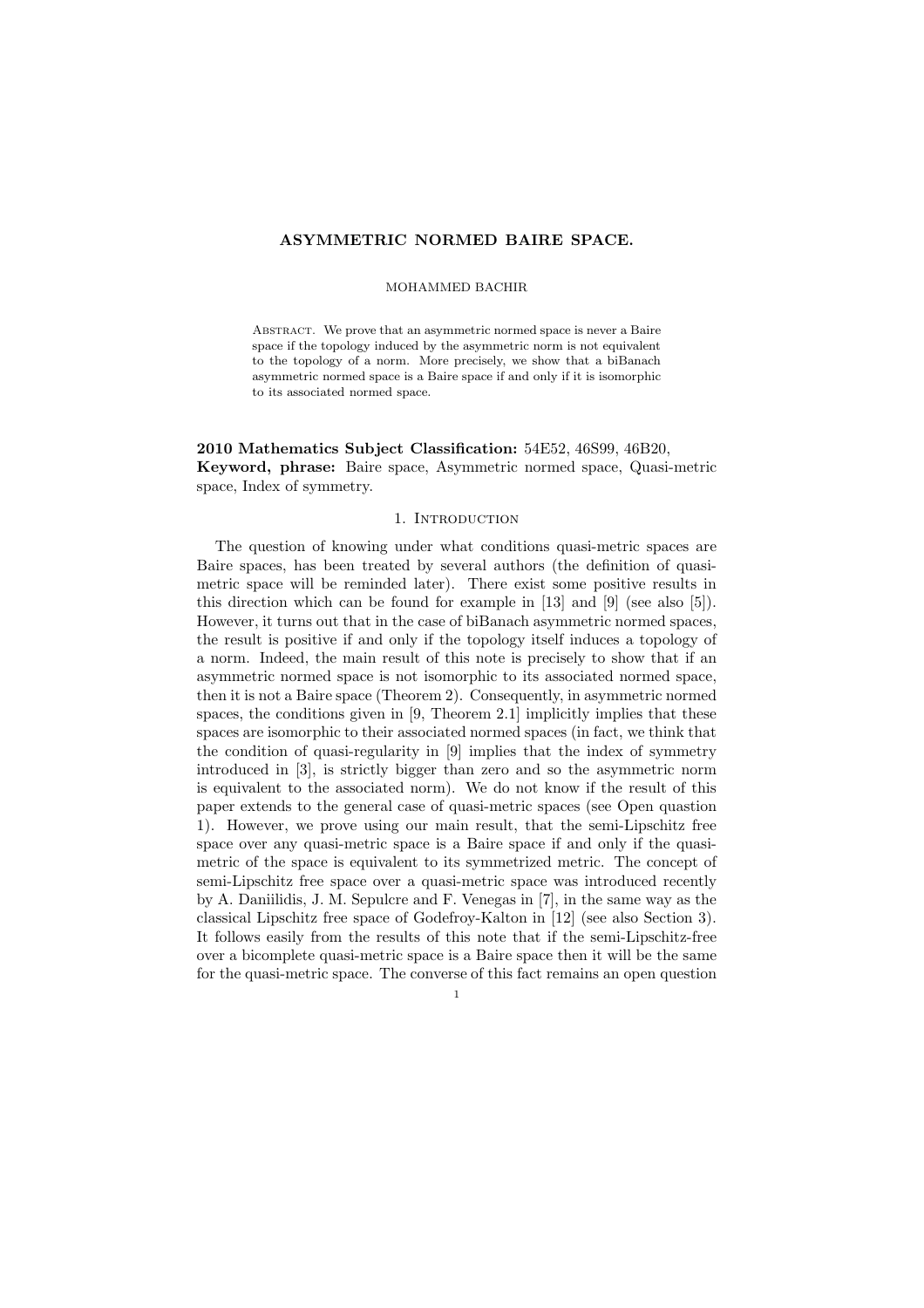#### 2 MOHAMMED BACHIR

(see Open question 2, at the end of the paper). The tool used to establish our results is based on the use of the index of symmetry introduced recently in [3].

#### 2. NOTATION AND DEFINITIONS

In this section, we will recall the classical notions that will be used subsequently. For literature on quasi-hemi-metric, asymmetric normed spaces, semi-Lipschitz functions and their applications, we refer to [5], where the developement of Functional Analysis on these spaces is detailed. We refer also to the various studies developed in [10, 11], [6], [1, 2], [14] and [8]. Quasi-metric spaces and asymmetric norms have recently attracted a lot of interest in modern mathematics, they arise naturally when considering non-reversible Finsler manifolds [4, 8, 15]. For an introduction and recent study of asymmetric free spaces (or semi-Lipschitz free spaces), we refer to the recent paper [7].

**Definition 1.** A quasi-hemi-metric space is a pair  $(X, d)$ , where  $X \neq \emptyset$  and

 $d: X \times X \rightarrow [0, +\infty)$ 

is a function, called quasi-hemi-metric (or quasi-hemi-distance), satisfying: (i)  $\forall x, y, z \in X : d(x, y) \leq d(x, z) + d(z, y)$  (triangular inequality);

(ii)  $\forall x, y \in X : x = y \iff [d(x, y) = 0 \text{ and } d(y, x) = 0].$ 

A quasi-metric space is a pair  $(X, d)$  satisfying (i) and the following condition  $(ii')$ :  $\forall x, y \in X : x = y \iff d(x, y) = 0.$ 

We define respectively the open and closed balls centered at  $x$  with radious  $r \geq 0$  as follows

$$
B(x,r) := \{ y \in X : d(x,y) < r \}.
$$
  

$$
B[x,r] := \{ y \in X : d(x,y) \le r \}.
$$

In a similar way, we define asymmetric norms on real linear spaces as follows.

**Definition 2.** Let X be a real linear space. We say that  $\|\cdot\|: X \to \mathbb{R}^+$  is an asymmetric norm on X if the following properties hold.

- (i) For every  $\lambda \geq 0$  and every  $x \in X$ ,  $\|\lambda x\| = \lambda \|x\|.$
- (*ii*) For every  $x, y \in X$ ,  $||x + y|| \le ||x| + ||y||$ .
- (iii) For every  $x \in X : ||x| = || -x| = 0 \iff x = 0.$

An asymmetric norm on a real linear space  $(X, \|\cdot\|)$  naturally induced a quasi-hemi-metric as follows :

$$
d(x, y) = ||y - x|, \quad \forall x, y \in X.
$$

Notice that a sequence  $(x_n)$  converges to x if  $d(x, x_n) = ||x_n - x|| \to 0$  but in general we dont have that  $||x - x_n|| \to 0$ .

Every quasi-hemi-metric space  $(X, d)$  has an associated metric space  $(X, d_s)$ where  $d_s(x, y) := \max\{d(x, y), d(y, x)\}\)$  for every  $x, y \in X$ . An asymmetric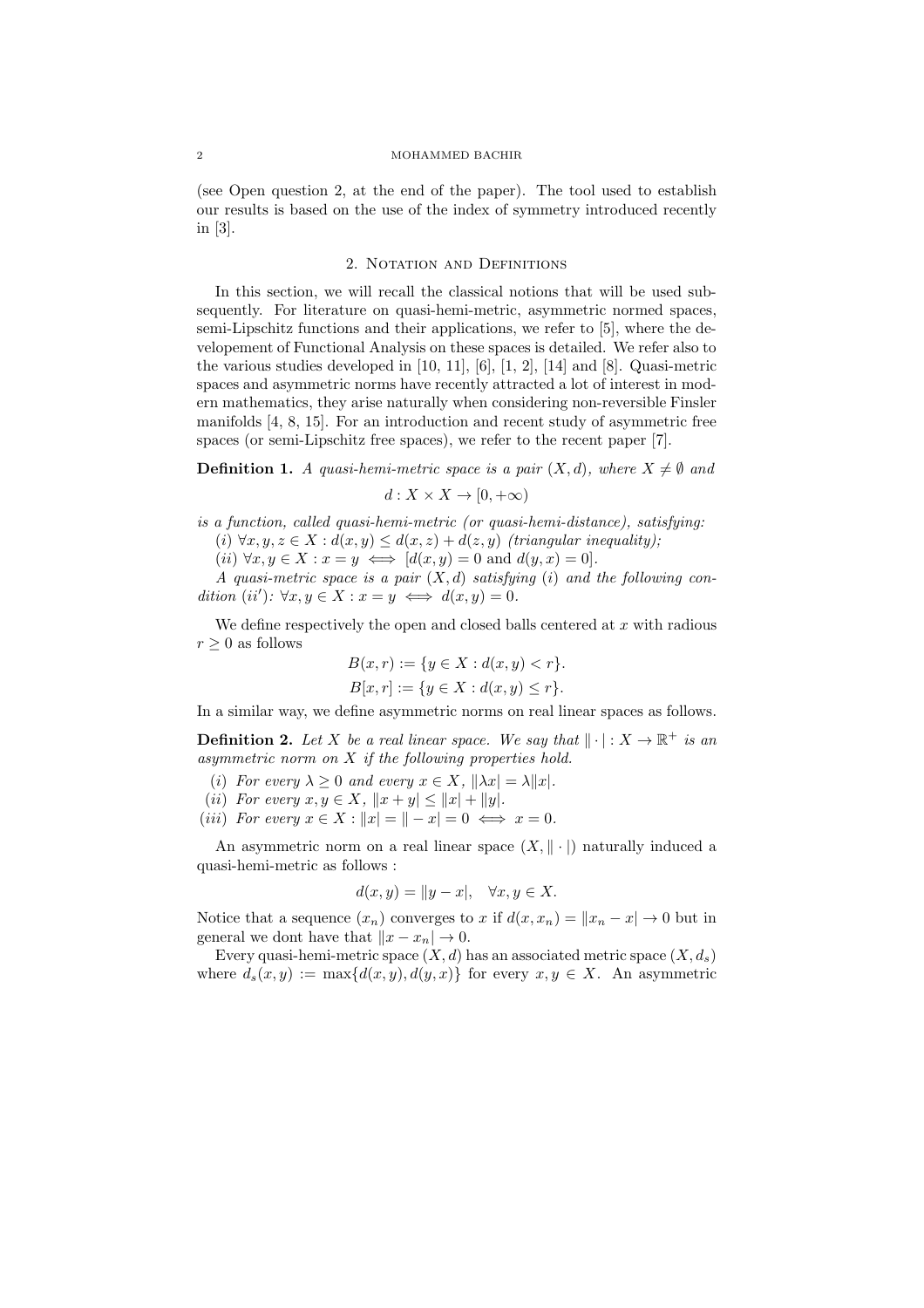normed space  $(X, \|\cdot\|)$  has also an associated normed space  $(X, \|\cdot\|_s)$ , where  $||x||_s := \max(||x|, || - x|)$  for all  $x \in X$ .

**Definition 3.** A quasi-hemi-metric space  $(X, d)$  is said to be bicomplete if its associated metric space is complete. An asymmetric normed space is said to be a biBanach space if its associated normed space is a Banach space.

The space of continuous linear functionals. Let  $(X, \|\cdot\|)$  be an asymmetric normed spaces and  $(\mathbb{R}, \|\cdot\|_{\mathbb{R}})$  be the asymmetric normed real line equipped with the asymmetric norm  $||t|_{\mathbb{R}} = \max\{t, 0\}$ . A linear functional  $p:(X, \|\cdot\|) \to (\mathbb{R}, \|\cdot\|_{\mathbb{R}})$  is called bounded if there exists  $C \geq 0$  such that

$$
p(x) \le C||x|, \ \forall x \in X.
$$

In this case, we denote  $||p||_{\flat} := \sup_{||x|| \leq 1} p(x)$ . We denote  $X^{\flat}$  the convex cone of all bounded functionals from  $(X, \|\cdot\|_X)$  into  $(\mathbb{R}, \|\cdot\|_{\mathbb{R}})$ . It is known (see [5, Proposition 2.1.2]) that a linear functional  $p$  is bounded if and only if it is continuous, which in turn is equivalent to being continuous at 0. It is easy to see that  $p \in X^{\flat}$ , if and only if  $p : (X, \|\cdot\|) \to (\mathbb{R}, \|\cdot\|)$  is upper semicontinuous. The constant  $||p||_b$  can be calculated also by the formula (see [5, Proposition 2.1.3])

$$
||p||_{\flat} = \sup_{||x|=1} ||p(x)||_{\mathbb{R}}.
$$

The topological dual of the associated normed space  $X_s := (X, \|\cdot\|_s)$  of X is denoted  $X^*$  and is equipped with the usual dual norm denoted  $||p||_* =$  $\sup_{\|x\|_{s}\leq 1} \langle p, x \rangle$ , for all  $p \in X^*$ . Note, from [5, Theorem 2.2.2], that the convex cone  $X^{\flat}$  is not trivial, that is,  $X^{\flat} \neq \{0\}$  whenever  $X \neq \{0\}$ . We always have that

$$
X^{\flat} \subset X^*
$$
 and  $||p||_* \le ||p||_{\flat}$ , for all  $p \in X^{\flat}$ .

Thus,  $X^{\flat}$  is a convex cone included in  $(X^*, \|\cdot\|_*)$  but is not a vector space in general. We say that  $(X, \|\cdot\|_X)$  and  $(Y, \|\cdot\|_Y)$  are isomorphic and we use the notation  $(X, \|\cdot\|_X) \simeq (Y, \|\cdot\|_Y)$ , if there exists a bijective linear operator  $T: (X, \|\cdot\|_X) \to (Y, \|\cdot\|_Y)$  such that T and  $T^{-1}$  are bounded.

The space of semi-Lipschitz functions. Let  $(X, d)$  be a quasi-hemi-metric space equipped with a distinguished point  $x_0$  (called a base point of X) and  $(\mathbb{R}, \|\cdot\|_{\mathbb{R}})$  be the asymmetric normed real line equipped with the asymetric norm  $||t||_R = \max\{t, 0\}$ . A function  $f : (X, d) \to (\mathbb{R}, ||\cdot||_{\mathbb{R}})$  is said to be semi-Lipschitz if, there exists a positive real number  $C_f \geq 0$  such that

$$
||f(x) - f(y)||_{\mathbb{R}} = \max\{f(x) - f(y), 0\} \le C_f d(x, y), \quad \forall x, y \in X.
$$

In general  $-f$  is not semi-Lipschitz function, when f is. The convex cone of all semi-Lipschitz functions that vanish at  $x_0$  will be denoted by  $\text{SLip}_0(X)$ .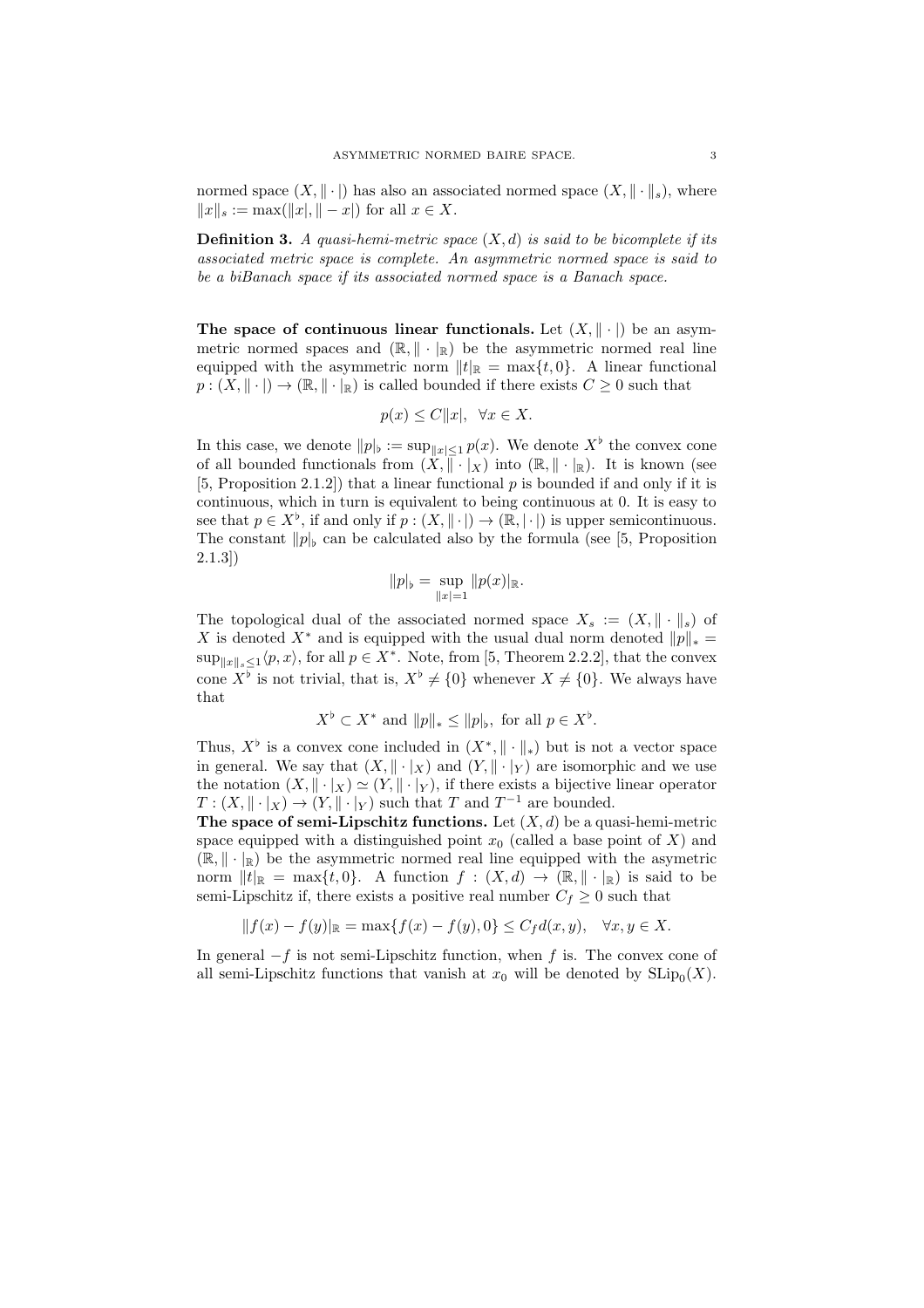#### 4 MOHAMMED BACHIR

We denote

$$
||f||_{L} := \sup_{d(x,y)>0} \frac{||f(x) - f(y)||_{\mathbb{R}}}{d(x,y)}; \quad \forall f \in \text{SLip}_0(X),
$$

#### 3. The main result

We define the index of symmetry of a quasi-hemi-metric space  $(X, d)$  in the same way as that introduced in [3] for asymmetric normed spaces:

$$
c(X) := \inf_{d(y,x) > 0} \frac{d(x,y)}{d(y,x)} \in [0,1].
$$

The conjugate of  $c(X)$  is defined by  $\overline{c}(X) := \sup_{d(y,x)>0} \frac{d(x,y)}{d(y,x)}$  $\frac{d(x,y)}{d(y,x)}$ . In the case of asymmetric normed space, using the quasi-metric  $d(x, y) = ||y - x||$ , we see that  $c(X) = \inf_{\|x\|=1} \| - x|.$ 

This index measures the degree of symmetry of the quasi-hemi-metric  $d$ , it was firstly introduced and studied in the assymetric normed space in [3], where a topological classification of asymmetric normed spaces has been given according to this index. Similarly to the framework of asymmetric normes spaces, we have the following proposition.

**Proposition 1.** Let  $(X, d)$  be a quasi-hemi-metric space. Then, the following assertions hold.

(i)  $c(X) \in [0,1].$ 

(ii) If  $c(X) > 0$ , then  $\overline{c}(X) = \frac{1}{c(X)} \in [1, +\infty[$ . If moreover,  $(X, d)$  is a quasi-metric space (that is  $d(x, y) = 0$  iff  $x = y$ ) then, this formula extends to the case when  $c(X) = 0$ , with  $\overline{c}(X) = +\infty$ .

(*iii*) d is a metric if and only if  $c(X) = 1$ .

*Proof.* (i) It is clear that  $c(X) \geq 0$ . Suppose by contradiction that  $c(X) \geq 1$ . Then, for every  $x, y \in X$  such that  $d(y, x) > 0$  we have that  $d(x, y) > d(y, x) >$ 0. Thus, since  $d(x, y) > 0$ , we also have that  $d(y, x) > d(x, y)$  which is a contradiction. Thus,  $c(X) \in [0,1]$ . To see (ii), we observe by definition that  $c(X)d(y,x) \leq d(x,y)$  for all  $x,y \in X$  (even if  $c(X) = 0$ ). If,  $c(X) > 0$ , then we get that  $\overline{c}(X) \leq \frac{1}{c(X)} < +\infty$ . On the other hand, we have that  $d(x, y) \leq \overline{c}(X) d(y, x)$  for all  $x, y \in X$ . This implies that  $\frac{1}{\overline{c}(X)} \leq c(X)$ . Hence, we have that  $\overline{c}(X) = \frac{1}{c(X)} \in [1, +\infty[$ . If  $c(X) = 0$ , then, there exists a pair of sequences  $(a_n, b_n) \in X \times X$  such that  $d(b_n, a_n) > 0$  and  $\frac{d(a_n, b_n)}{d(b_n, a_n)} \to 0$ . Since  $(X, d)$  is a quasi-metric space and  $d(b_n, a_n) > 0$ , then  $d(a_n, b_n) > 0$ . Thus,  $\frac{d(b_n,a_n)}{d(a_n,b_n)} \to +\infty$  and so  $\overline{c}(X) = +\infty = \frac{1}{c(X)}$ . For part *(iii)*, suppose that  $c(X) = 1$ . In this case, we have that  $d(x, y) \geq d(y, x)$  for all  $x, y \in X$ , which implies that  $d(x, y) = d(y, x)$  for all  $x, y \in X$ . Hence d is a metric. The converse is trivial.  $\Box$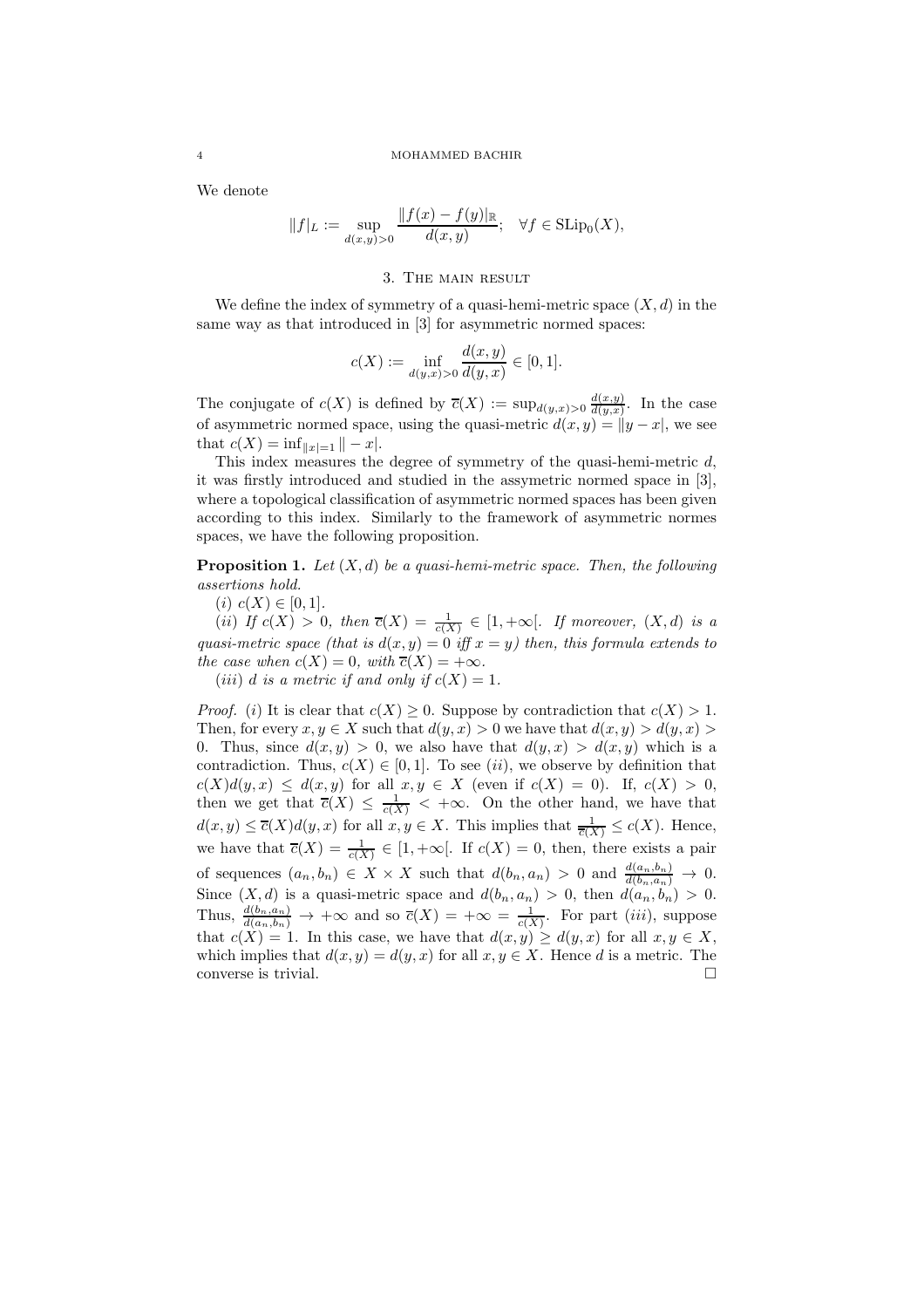Recently, we proved in [3], the following result that we will use. The difficult part in this theorem is  $(iii) \implies (i)$ .

**Theorem 1.** ([3, Corollary 3]) Let  $(X, \|\cdot\|)$  be an asymmetric normed space. The following assertions are equivalent.

- (*i*)  $c(X) > 0$ .
- (ii)  $(X, \|\cdot\|)$  is isomorphic to its associated normed space.
- (*iii*)  $X^{\flat}$  *is a vector space.*

Now, we give our main result.

**Theorem 2.** Let  $(X, \|\cdot\|)$  be an asymmetric normed space. Suppose that  $c(X) = 0$ . Then,  $(X, \|\cdot\|)$  is not a Baire space. If moreover, we assume that  $(X, \|\cdot\|)$  is biBanach, then the converse is also. Consequently, a biBanach asymmetric normed space is a Baire space if and only if it is isomorphic to its associated normed space.

*Proof.* Suppose that  $c(X) = 0$ , it follows using Theorem 1, that  $X^{\flat}$  is not a vector space. Thus, there exists a linear functional  $p \in X^{\flat}$  such that  $-p \notin X^{\flat}$ . Since  $p \in X^{\flat}$ , then p is upper semicontinuous from  $(X, \|\cdot\|)$  into  $(\mathbb{R}, |\cdot|)$ . For each  $n \in \mathbb{N}$ , let  $F_n := \{x \in X : -p(x) \leq n\}$ . Then  $F_n$  is a closed subset of  $(X, \|\cdot\|)$  (since  $-p$  is lower semicontinuous) and we have that  $X = \bigcup_{n \in \mathbb{N}} F_n$ . Suppose by contradiction that  $(X, \|\cdot\|)$  is a Baire space. Then, there exists  $n_0 \in \mathbb{N}$  such that  $F_{n_0}$  has a non empty interior. Let  $\varepsilon > 0$  and  $x_0 \in X$ such that  $B_{\|\cdot\|}(x_0,\varepsilon) \subset F_{n_0}$ . For each  $h \in B_{\|\cdot\|}(0,1)$ , we have that  $x_0 + \varepsilon h \in$  $B_{\|\cdot\|}(x_0,\varepsilon)$ . Thus,

$$
-p(x_0 + \varepsilon h) \le n_0.
$$

In other words, for each  $h \in B_{\|\cdot\|}(0,1)$  we have that  $-p(h) \leq \frac{n_0+p(x_0)}{\varepsilon}$  $\frac{p(x_0)}{\varepsilon}$ . This implies that  $||-p||_b \leq \frac{n_0+p(x_0)}{\varepsilon} < +\infty$  which contradict the fact that  $-p \notin X^{\flat}$ .

Now, to see the second part, if  $c(X) > 0$ , then we have that (see [3, Proposition 3.]):

$$
c(X) \|x\|_{s} \le \|x\| \le \|x\|_{s}, \ \ \forall x \in X.
$$

Thus, as  $(X, \|\cdot\|_s)$  is a Banach space, it is a Baire space and so  $(X, \|\cdot\|)$  is also a Baire space, since its topology is equivalent to the norm topology by the above inequality. The equivalence between the condition  $c(X) > 0$  and the fact that  $(X, \|\cdot\|)$  is isomorphic to its associated normed space, is trivial from the above inequalities.  $\Box$ 

*Example 1.* Let  $X = l^{\infty}(\mathbb{N}^*)$  equipped with the asymmetric norm  $\lVert \cdot \rVert_{\infty}$  defined by

$$
||x|_{\infty} = \sup_{n \in \mathbb{N}^*} ||x_n|_{\frac{1}{n}} \le ||x||_{\infty},
$$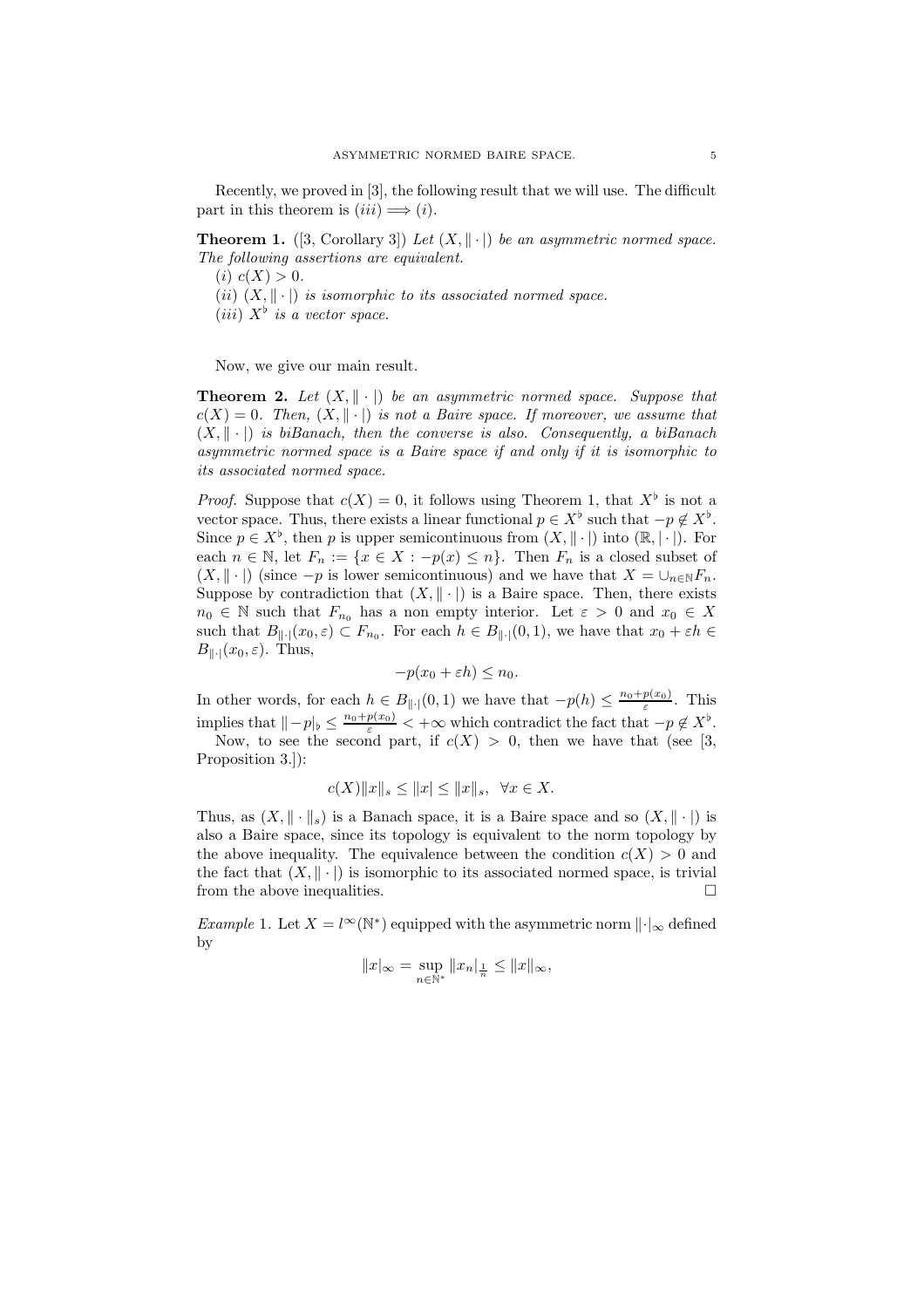#### 6 MOHAMMED BACHIR

where for each  $t \in \mathbb{R}$  and each  $n \in \mathbb{N}^*$ ,  $||t||_{\frac{1}{n}} = t$  if  $t \geq 0$  and  $||t||_{\frac{1}{n}} = -\frac{t}{n}$  if  $t \leq 0$ . Then, for each  $n \in \mathbb{N}^*$ , we have  $||e_n||_{\infty} = 1$  and  $||-e_n||_{\infty} = \frac{1}{n}$ , where  $(e_n)$  is the canonical basis of  $c_0(\mathbb{N}^*)$ . It follows that  $c(l^{\infty}(\mathbb{N}^*))=0$  and so by the above theorem,  $(l^{\infty}(\mathbb{N}^*), \|\cdot|_{\infty})$  is not a Baire space.

Remark 1. The above theorem extends easily to asymmetric normed cone with the same proof, replacing "biBanach" by "bicomplete" (we refer to [7, 5] for more informations about asymmetric normed cones and their duals).

Notice that it is easy to see that for any quasi-hemi-metric space  $(X, d)$ , we have that  $c(X)d_s \leq d \leq d_s$   $(c(X)$  my be equal to zero). Thus, if  $c(X) > 0$  and  $(X, d)$  is bicomplete (equivalently  $(X, d_s)$  is a complete metric space), then  $(X, d)$  is a Baire space as d is equivalent to the complete metric  $d_s$ . We dont know if the converse remains true. We have the following open question.

Open question 1. Does the result of Theorem 2 extends to any quasi-hemimetric space? More precisely, if  $(X, d)$  is any quasi-hemi-metric space, does  $c(X) = 0$  implies that  $(X, d)$  is not a Baire space?

We are going to prove in Theorem 3 bellow, that the condition  $c(X) = 0$ in quasi-hemi-metric space, is however always equivalent to the fact that the semi-Lipschitz free space  $\mathcal{F}_a(X)$  over  $(X, d)$  (introduced recently in [7]) is not a Baire space. We recall below the notion of semi-Lipschitz free space and we refer to [7] for more details.

The semi-Lipschitz free space. The semi-Lipschitz free space over a quasihemi-metric space  $X_d := (X, d)$  was recently introduced and studied in [7]. Its construction is analogous to the classical Lipschitz free space over a metric space introduced by Godefroy-Kalton in [12]. Notice that the cone  $\text{SLip}_0(X_d)$ in our paper corresponds to the cone  $\text{SLip}_0(X_{\overline{d}})$  in the paper [7], where d denotes the conjugate of d defined by  $\overline{d}(x, y) = d(y, x)$  for all  $x, y \in X$ . For every  $x \in X$  we consider the corresponding evaluation mapping

$$
\delta_x : \text{SLip}_0(X_{\overline{d}}) \rightarrow \mathbb{R}
$$
  

$$
f \mapsto f(x)
$$

It is shown in [7, Proposition 3.1] that for each  $x \in X$ , both the evaluation functional  $\delta_x$  and its opposite  $-\delta_x$  belong to the dual cone of  $\text{SLip}_0(X_{\overline{d}})$ . The semi-Lipschitz free space over  $(X, d)$ , denoted by  $\mathcal{F}_a(X)$ , is defined as the (unique) bicompletion of the asymmetric normed space (span $\{\delta_x : x \in X\}, \| \cdot \|$ |\*), where  $\| \cdot |^*$  is the restriction of the norm of the dual cone of  ${\rm SLip}_0(X_{\overline{d}})$ (corresponding to  $\|\cdot\|_b$  in our notation). It is proved in [7, Theorem 3.5] that the dual cone of the asymmetric normed space  $\mathcal{F}_a(X)$  (that is  $\mathcal{F}_a(X)^{\flat}$ , also denoted by  $\mathcal{F}_a(X)^*$  in [7]) is isometrically isomorphic to  $\mathrm{SLip}_0(X_{\overline{d}})$  and that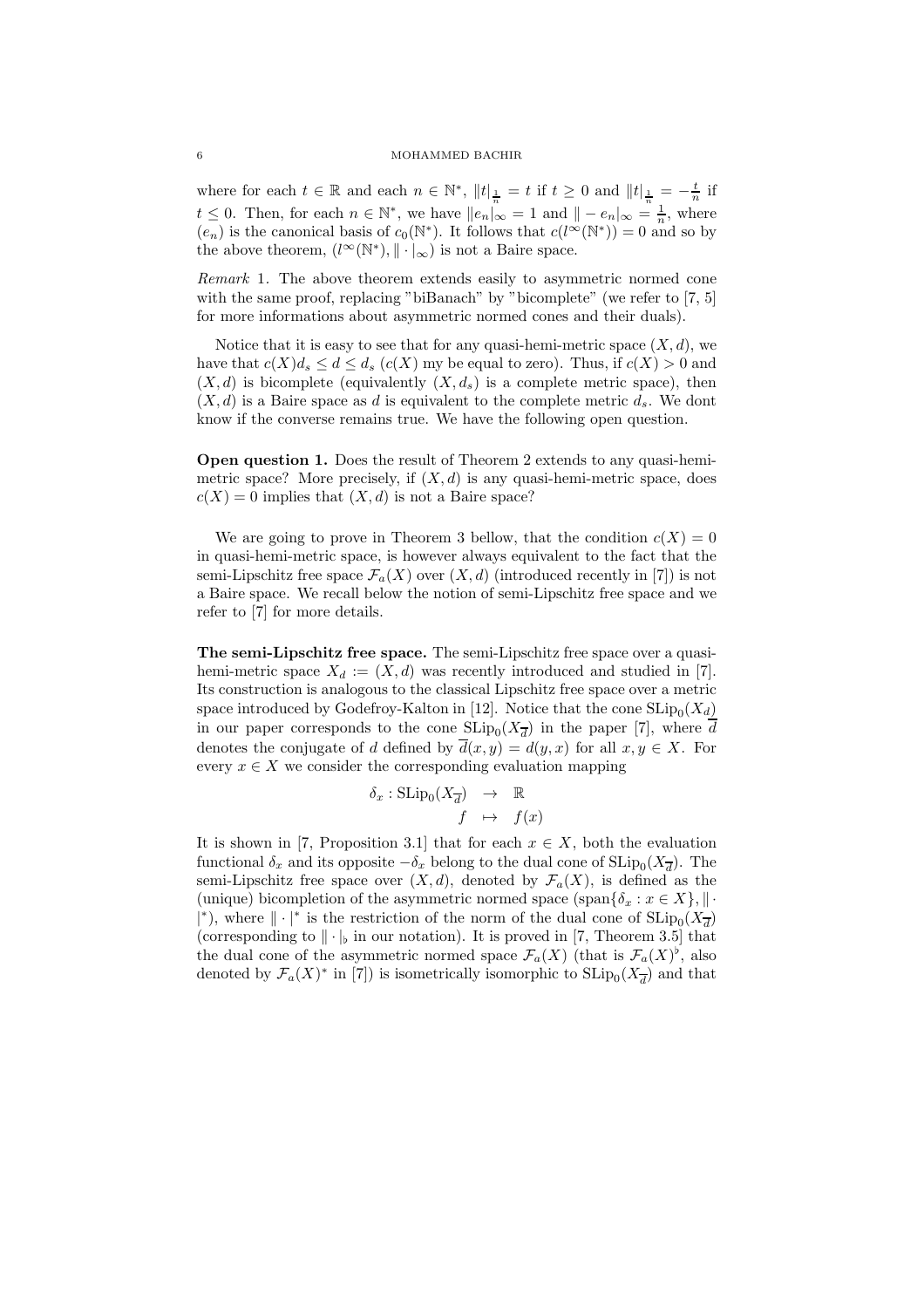(see [7, Proposition 3.3])

$$
\begin{array}{rcl} \delta : (X, d) & \rightarrow & (\mathcal{F}_a(X), \|\cdot\|^*) \\ x & \mapsto & \delta_x \end{array}
$$

is an isometry onto its image. Therefore, for any  $x, y \in X$ , we have

$$
\overline{d}(x,y) = d(y,x) = ||\delta_x - \delta_y|^*.
$$

**Proposition 2.** Let  $(X,d)$  be a quasi-hemi-metric space and  $\mathcal{F}_a(X)$  be the semi-Lipschitz free space over  $(X, d)$ . Then, we have that  $c(\mathcal{F}_a(X)) \leq c(X)$ . Moreover, we have that

(i)  $c(X) = 0$  if and only if  $c(\mathcal{F}_a(X)) = 0$ . (ii)  $c(X) = 1$  if and only if  $c(\mathcal{F}_a(X)) = 1$ .

Proof. By the definition of the index of symmetry, we have that

$$
c(\mathcal{F}_a(X)) := \inf_{Q \in \mathcal{F}_a(X); ||Q|^* > 0} \frac{|| - Q|^*}{||Q|^*}
$$
  
\n
$$
\leq \inf_{x,y \in X; ||\delta_x - \delta_y|^* > 0} \frac{||\delta_y - \delta_x|^*}{||\delta_x - \delta_y|^*}
$$
  
\n
$$
= \inf_{d(y,x) > 0} \frac{d(x,y)}{d(y,x)}
$$
  
\n
$$
= c(X).
$$

Clearly  $c(X) = 0$  implies that  $c(\mathcal{F}_a(X)) = 0$ . To see the converse, suppose that  $c(\mathcal{F}_a(X)) = 0$ . By applying Theorem 1 to the asymmetric normed space  $\mathcal{F}_a(X)$ , we get that  $\mathcal{F}_a(X)$ <sup>b</sup> is not a vector space. Thus, there exists  $f \in$  $\mathcal{F}_a(X)^\flat = \text{SLip}_0(X_{\overline{d}})$  such that  $-f \notin \mathcal{F}_a(X)^\flat = \text{SLip}_0(X_{\overline{d}})$ . Thus, there exists a pair of sequences  $((a_n), (b_n)) \subset X \times X$  such that for all  $n \in \mathbb{N} \setminus \{0\},$ we have

$$
nd(a_n, b_n) < f(a_n) - f(b_n) \leq ||f||_L d(b_n, a_n).
$$

This implies that:  $\forall n \in \mathbb{N} \setminus \{0\}$ ,  $d(b_n, a_n) > 0$  and  $\frac{d(a_n, b_n)}{d(b_n, a_n)} < \frac{||f||_L}{n} \to 0$ . This shows that  $c(X) = 0$ .

For the second part, if  $c(\mathcal{F}_a(X)) = 1$ , then clearly  $c(X) = 1$  since the index of symmetry belongs to the segment [0, 1]. Now, suppose that  $c(X) = 1$ , then by part *(iii)* of Proposition 1, we have that  $(X, d)$  is a metrci space. It follows that  $\text{SLip}_0(X_{\overline{d}}) = \text{Lip}_0(X_d)$  is the classical Banach space of real-valued Lipschitz functions on  $(X, d)$  that vanish at  $x_0$  and so  $\mathcal{F}_a(X)$  coincides with the classical Lipschitz-free space which is a Banach space. Thus  $c(\mathcal{F}_a(X)) = 1$ by part  $(iii)$  of Proposition 1.

We dont know if  $c(\mathcal{F}_a(X)) = c(X)$ , but it probably seems true.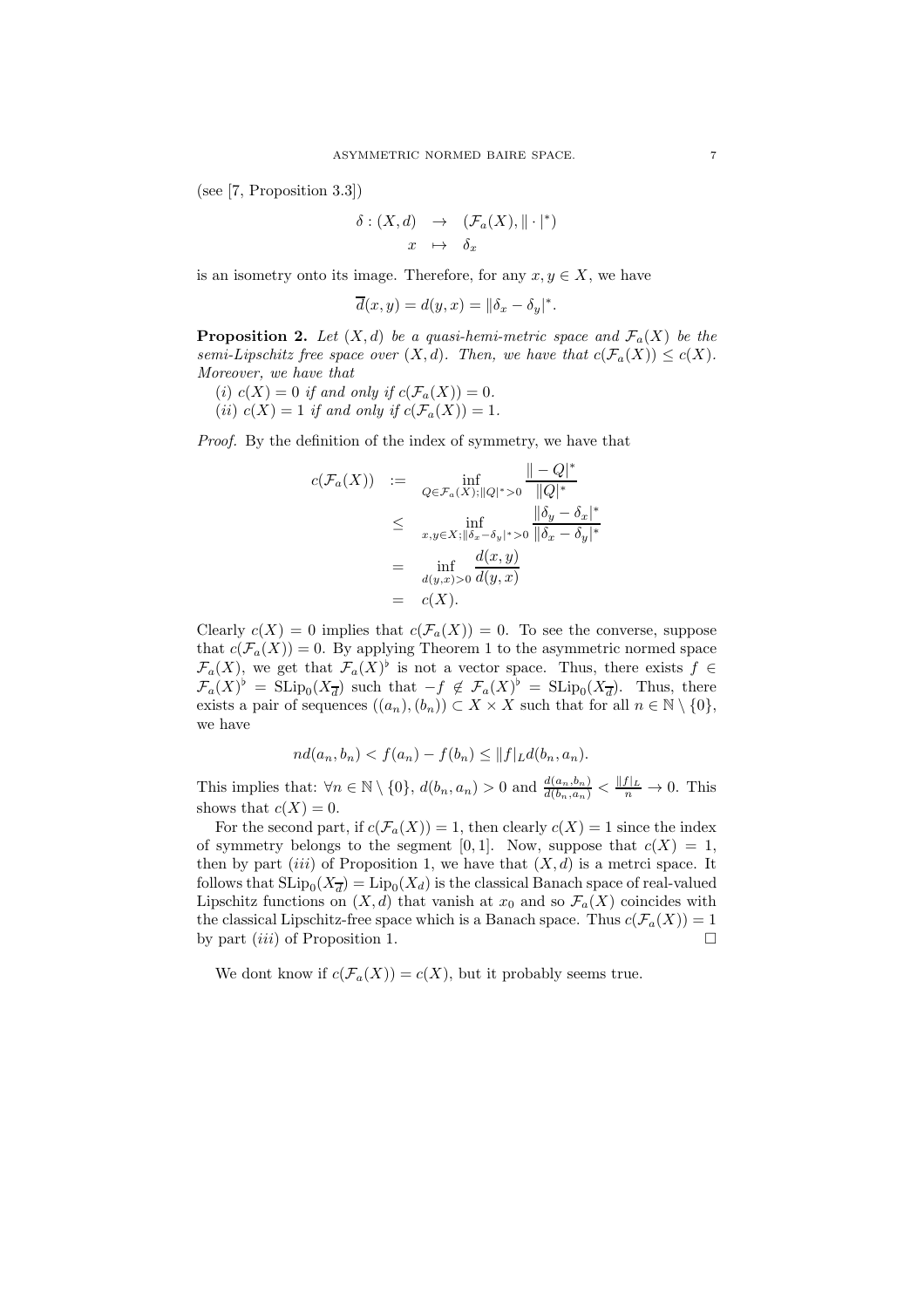**Theorem 3.** Let  $(X, d)$  be a quasi-hemi-metric space and  $\mathcal{F}_a(X)$  be the semi-Lipschitz free space over  $(X, d)$ . Then,  $c(X) = 0$  if and only if  $(\mathcal{F}_a(X), \|\cdot\|^*)$ is not a Baire space.

Proof. The proof follows from Proposition 2 and Theorem 2, noting that  $(\mathcal{F}_a(X), \|\cdot|^*)$  is a biBanach space by construction.

From the above result, we can reformulate the remark just before the Open question 1, as follows.

**Proposition 3.** Suppose that  $(X, d)$  is a bicomplete quasi-hemi-metric space such that  $(\mathcal{F}_a(X), \|\cdot\|^*)$  is a Baire space. Then  $(X, d)$  is also a Baire space.

We dont know if the converse in the above proposition is true in general.

**Open question 2.** Let  $(X, d)$  be a quasi-hemi-metric space. Suppose that  $(X, d)$  is a Baire space, does  $(\mathcal{F}_a(X), \|\cdot\|^*)$  is also a Baire space?

It is clear that Open question 1 and Open question 2, are in fact equivalent.

#### **DECLARATION**

The author declare that there is no conflict of interest.

#### **ACKNOWLEDGMENT**

This research has been conducted within the FP2M federation (CNRS FR 2036) and SAMM Laboratory of the University Paris Panthéon-Sorbonne.

#### **REFERENCES**

- 1. C. Alegre, J. Ferrer, V. Gregori, Quasi-uniform structures in linear lattices, Rocky Mountain J. Math. 23 (1993) 877-884.
- 2. C. Alegre, J. Ferrer, V. Gregori, On the Hahn–Banach theorem in certain linear quasiuniform structures, Acta Math. Hungar. 82 (1999) 315-320.
- 3. M. Bachir M., G. Flores, Index of symmetry and topological classification of asymmetric normed spaces, Rocky Mountain J. Math., Volume 50 (2020), No. 6, 1951-1964.
- 4. J. Cabello-S´anchez, J. A. Jaramillo, A functional representation of almost isometries, J. Math. Anal. Appl. 445 (2017), 1243-1257.
- 5. S. Cobzas, Functional analysis in asymmetric normed spaces, Frontiers in Mathematics, Basel: Birkhäuser, 2013.
- 6. S. Cobzas, C. Mustata, Extension of bounded linear functionals and best approximation in spaces with asymmetric norm, Rev. Anal. Numer. Theor. Approx. 33 (1) (2004) 39-50.
- 7. A. Daniilidis, J. M. Sepulcre, F. Venegas Asymmetric free spaces and canonical asymmetrizations, Studia Math., (to appear).
- 8. A. Daniilidis, J. A. Jaramillo, F. Venegas, Smooth semi-Lipschitz functions and almost isometries between Finsler Manifolds, J. Funct. Anal. 279 (2020).
- 9. J. Ferrer and V. Gregor Completeness and Baire spaces, Math. Chronicle 14 (1985), 39-42.